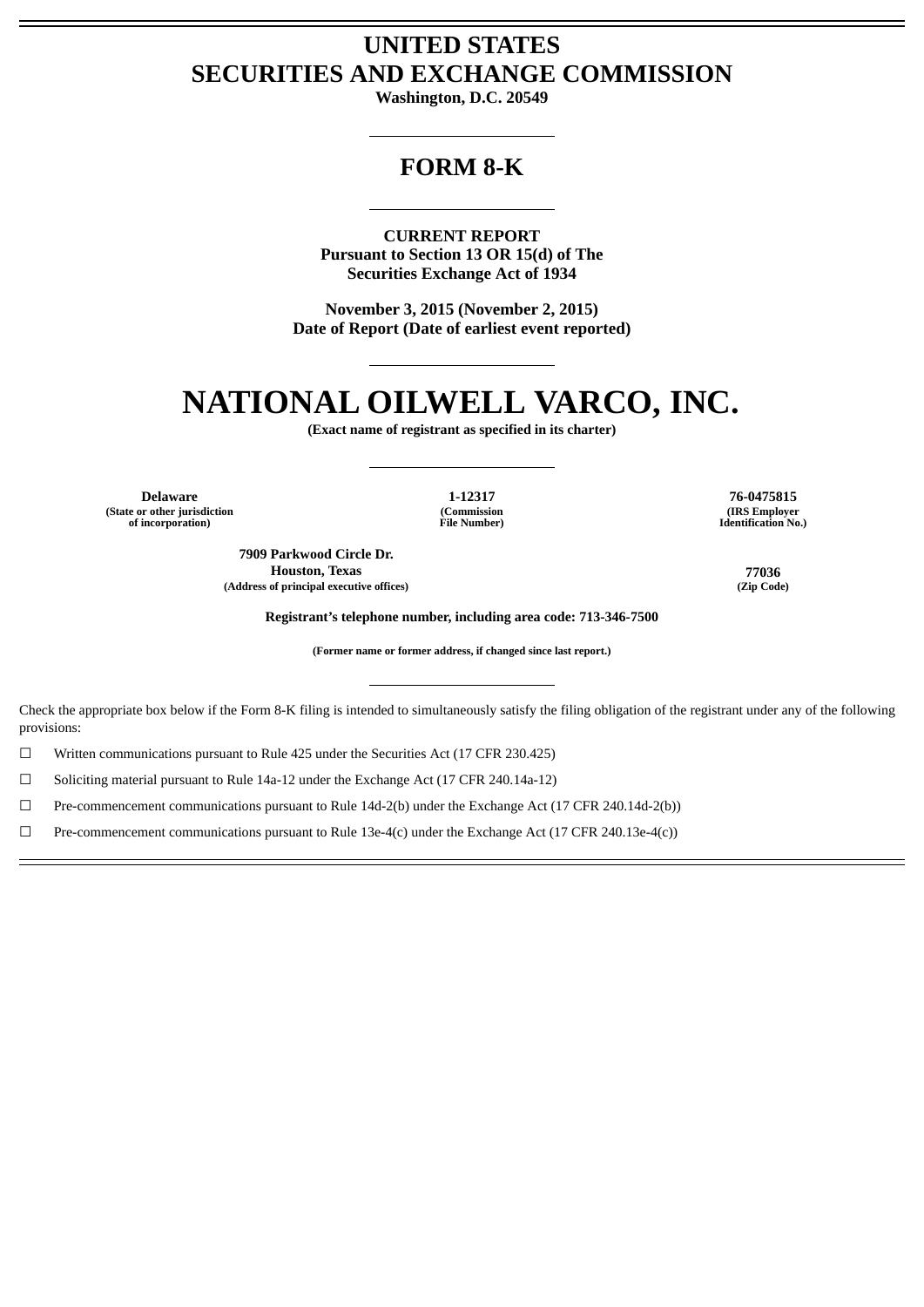#### Item 5.02. Departure of Directors or Certain Officers; Election of Directors; Appointment of Certain Officers; Compensatory Arrangements of **Certain Officers.**

#### *Departure of Director*

On November 3, 2015 National Oilwell Varco, Inc. (the "Company") issued a press release announcing the resignation of Robert E. Beauchamp from the Company's Board of Directors (the "Board"), effective November 2, 2015.

#### *Election of Director*

On November 3, 2015, the Company also announced the appointment of William R. Thomas to its Board of Directors, effective November 2, 2015. Mr. Thomas will serve on the Board's Audit Committee and Compensation Committee. Mr. Thomas will receive compensation for his services as a director consistent with that provided to the Company's other non-employee directors, as previously disclosed in the Company's annual proxy statement. Mr. Thomas, age 62, has been serving as the Chairman and CEO of EOG Resources, Inc. since January 2014 and has been with EOG Resources, Inc. and its predecessor companies since 1979. Mr. Thomas received a Bachelor of Science degree in Geology from Texas A&M University in 1975.

The full text of this press release is attached hereto as Exhibit 99.1 and incorporated herein by reference.

#### **Item 9.01 Financial Statements and Exhibits**

(d) *Exhibits*

- The following exhibit is provided as part of the information furnished under Item 5.02 of this Current Report:
- 99.1 National Oilwell Varco, Inc. press release dated November 3, 2015 announcing the resignation of Robert E. Beauchamp and the appointment of William R. Thomas.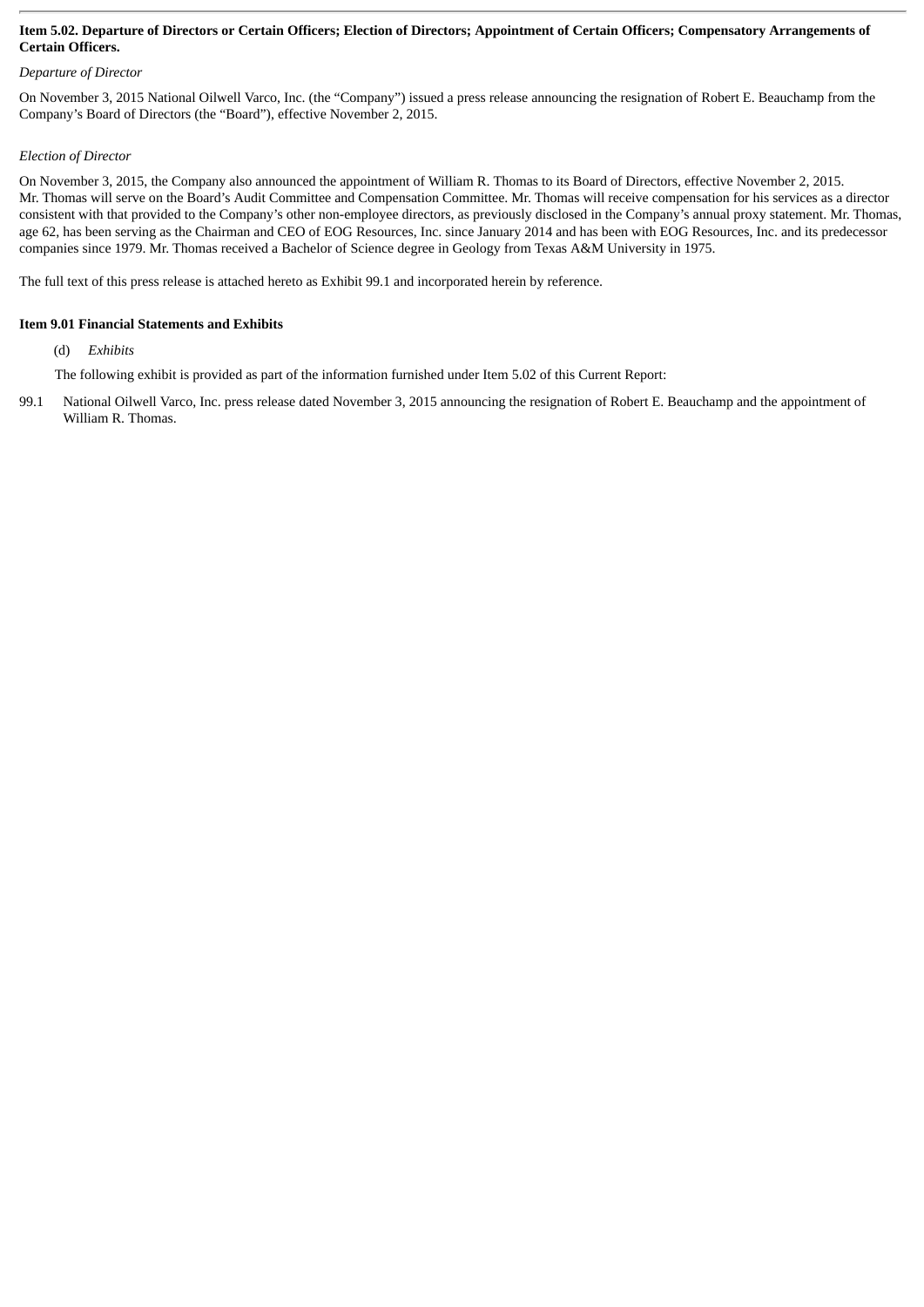**SIGNATURES**

Pursuant to the requirements of the Securities Exchange Act of 1934, the registrant has duly caused this report to be signed on its behalf by the undersigned hereunto duly authorized.

### Date: November 3, 2015 NATIONAL OILWELL VARCO, INC.

/s/ Brigitte Hunt

Brigitte Hunt Vice President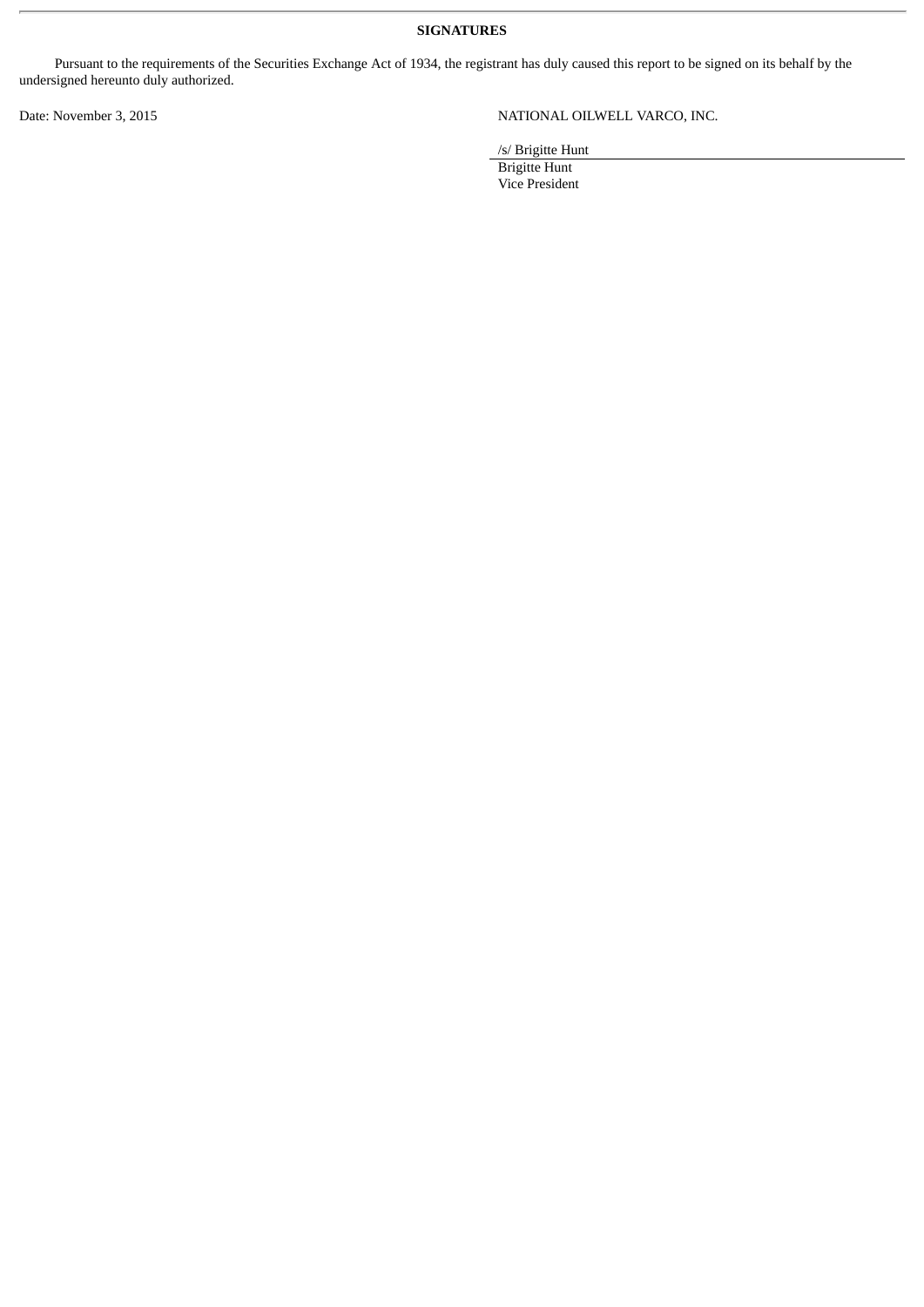#### **Index to Exhibits**

99.1 National Oilwell Varco, Inc. press release dated November 3, 2015 announcing the resignation of Robert E. Beauchamp and the appointment of William R. Thomas.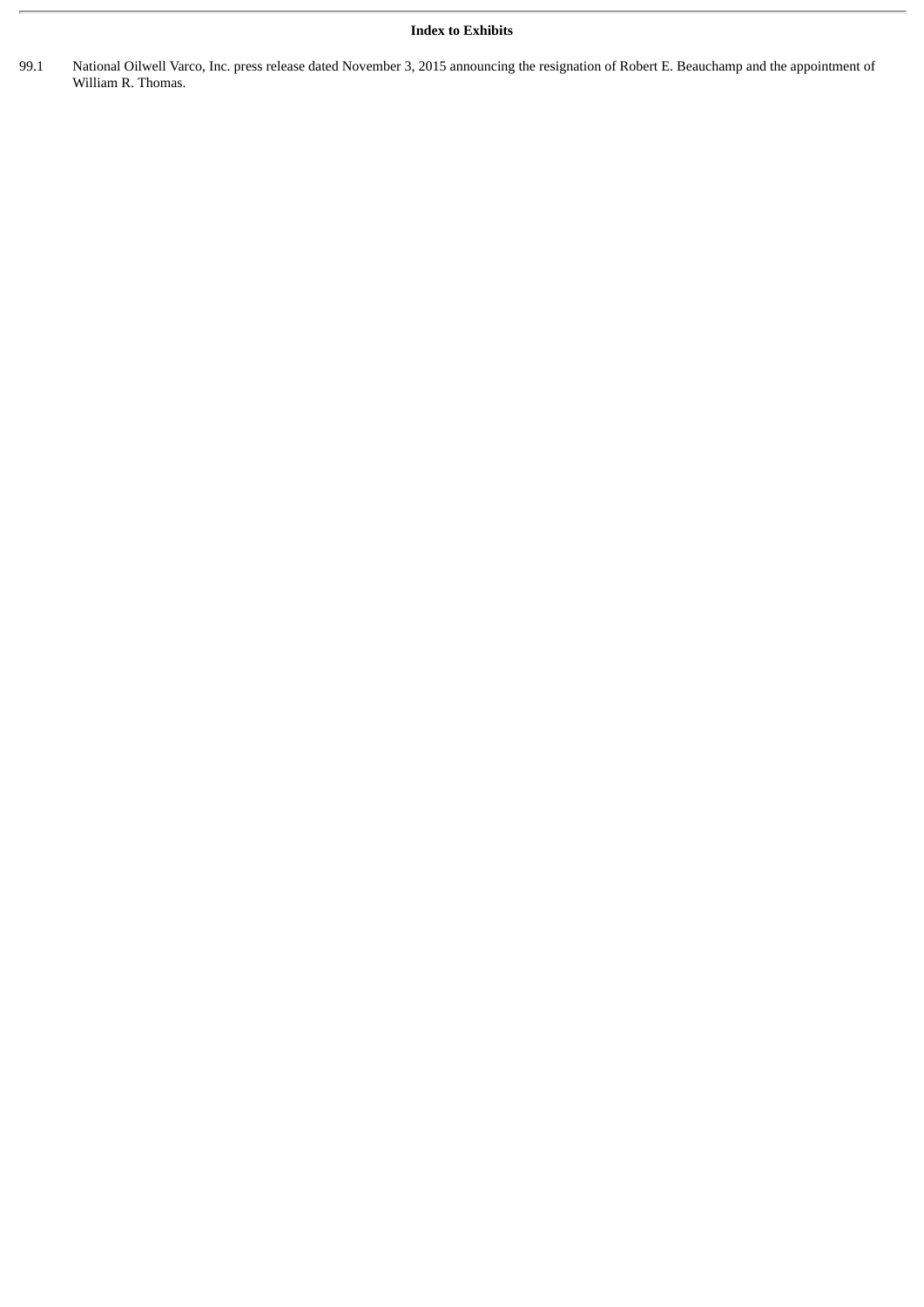

**NEWS Contact: Jose Bayardo (713) 375-3700**

#### **FOR IMMEDIATE RELEASE**

#### **NATIONAL OILWELL VARCO ANNOUNCES RESIGNATION OF ROBERT E. BEAUCHAMP; APPOINTMENT OF WILLIAM R. THOMAS TO THE BOARD OF DIRECTORS**

HOUSTON, TX, November 3, 2015 — National Oilwell Varco, Inc. (NYSE: NOV) announced today that Robert E. Beauchamp has resigned from the company's board of directors effective November 2, 2015.

Clay C. Williams, Chairman, President and CEO of National Oilwell Varco, Inc. remarked, "It has been a pleasure working with Bob over the past ten years. On behalf of the entire board, I would like to sincerely thank Bob for his dedication and contributions to NOV. His business acumen and insights have been extremely valuable to our board. We wish Bob the very best in his future endeavors."

The company also announced today that William R. Thomas has been appointed to the company's board of directors effective November 2, 2015.

Mr. Williams remarked, "I am very pleased to welcome Bill Thomas to our board of directors. He brings immense knowledge to NOV as a director and leader in the oil and gas industry, and we look forward to drawing on his extensive expertise of the North American energy market."

Mr. Thomas has been serving as the Chairman and CEO of EOG Resources, Inc. since January 2014. Prior to that, he served as President and CEO from July 2013 through December 2013 and as President from September 2011 to July 2013. Mr. Thomas previously held other leadership positions at EOG Resources, Inc., including Senior Executive Vice President, Exploitation and Senior Executive Vice President, Exploration. Mr. Thomas has been with EOG Resources, Inc. and its predecessor companies since 1979. Mr. Thomas received a Bachelor of Science degree in Geology from Texas A&M University in 1975.

With the appointment of Mr. Thomas, the company's board of directors is now comprised of eight directors, seven of whom are external and independent.

National Oilwell Varco is a worldwide leader in the design, manufacture and sale of equipment and components used in oil and gas drilling and production operations and the provision of oilfield services to the upstream oil and gas industry.

 $-1$  -